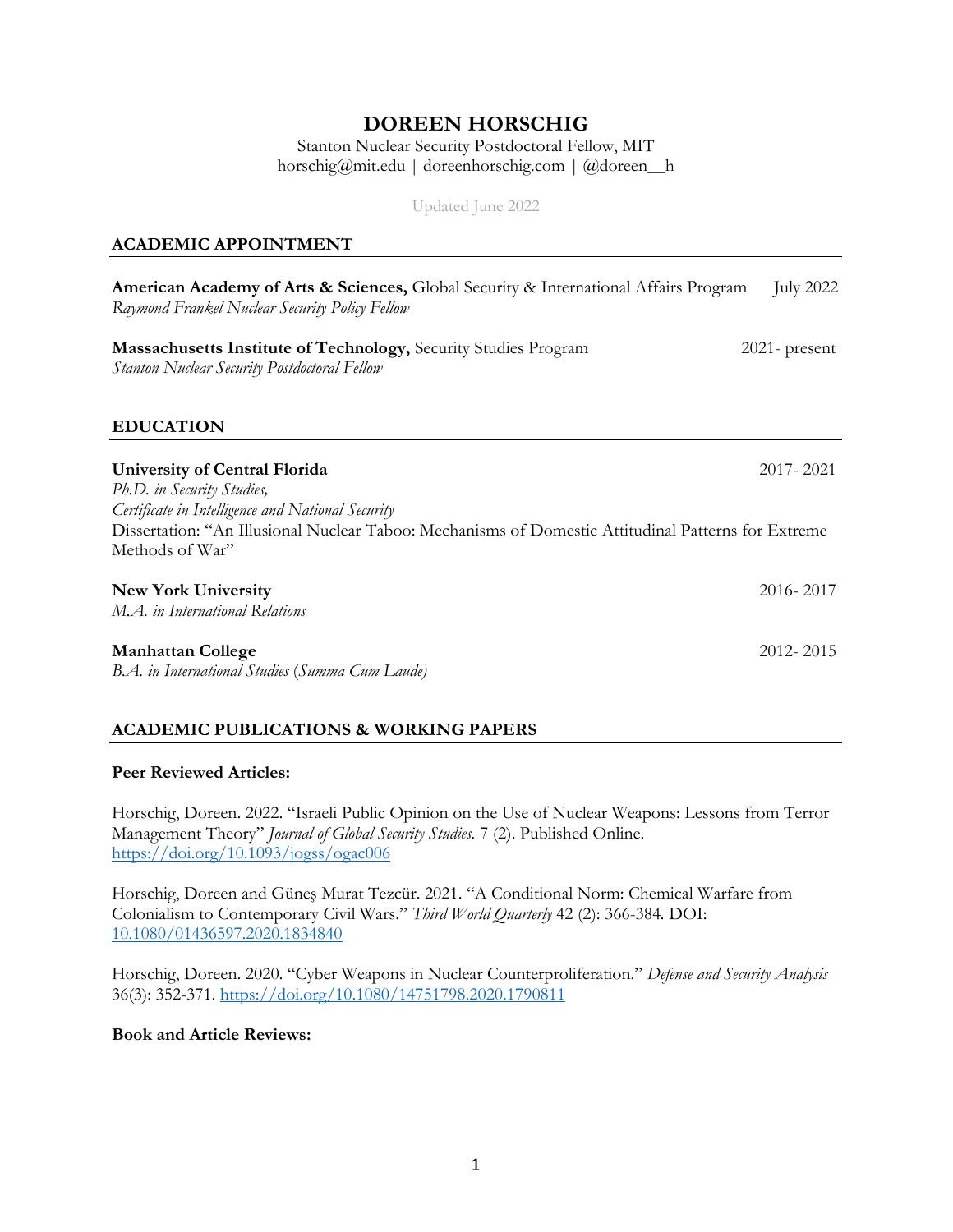Horschig, Doreen. 2021. "The Obama Administration and Syrian Chemical Weapons: Deterrence, Compellence, and the Limits of the 'Resolve plus Bombs' Formula by Wyn Bowen, Jeffrey W. Knopf, and Matthew Moran," *Security Studies* 29:5 (2020): 797-831." *H-Diplo, H-Net Reviews*.

Horschig, Doreen. 2019. "Life After Dictatorship: Authoritarian Successor Parties Worldwide, edited by Loxton, James, and Scott Mainwaring, New York, Cambridge University Press, 2018." *Democratization*. Published Online. DOI: 10.1080/13510347.2019.1625891

#### **Policy Writing and Commentary:**

Horschig, Doreen. "The Risk of Russian Chemical Weapons Use." *Political Violence at a Glance.* April 7, 2022.

Horschig, Doreen. "The Biden Administration's Nuclear Posture Review." *Ploughshares Fund.* August 31, 2021.

Collina, Tom and Doreen Horschig. "How President Biden Can Reduce Nuclear Dangers Without Congress." *Breaking Defense.* August 18, 2021.

Horschig, Doreen. "Israeli Public Opinion Makes a US-Iran Nuclear Deal Urgent." *Bulletin of the Atomic Scientists*. May 14, 2021.

Horschig, Doreen and Güneş Murat Tezcür. "Chemical Weapons and the Hierarchy of Victims." *War on the Rocks.* February 26, 2021.

Fabian, Sandor and Doreen Horschig. "Beyond the Open Skies Treaty." *Duck of Minerva.* July 20, 2020.

Horschig, Doreen. "Gen Z is Worried About More Than Just Climate Change: Is it any surprise that this globally conscious generation also cares about nukes?" *Inkstick.* February 27, 2020.

Horschig, Doreen. "Israel could strike first as tensions with Iran flare." *The Conversation.* June 20, 2019. Reprinted in *Salon, The National Interest, Scroll.in, Business Insider, PRI, Yahoo! News, Israel Noticias (in Spanish)* and 16 local newspapers

Horschig, Doreen. 2018. "Potential Nuclear Proliferators: Determinants of Nuclear Capability Among Latent Countries." *Florida Political Chronicle* 26(1): 83-93.

Harjani, Arsh, Doreen Horschig, Maha Hosain Aziz, Yueyue Jiang, and Yu-Ting Sun. "It's a Post-Hegemonic World and That's OK." *The Huffington Post*. July 1, 2017.

Horschig, Doreen. "Why the world needs a German 'Energiewende.'" *Open Democracy*. May 5, 2017.

Horschig, Doreen. "The Contested US Intelligence Community: Why Limiting its Role Would be a Blunder." *Journal of Political Inquiry.* December 16, 2016.

Horschig, Doreen. "Global Nuclear Zero: An Idealistic Goal, but Inefficient Security Concept." *Harvard Kennedy School Review.* September 29, 2016.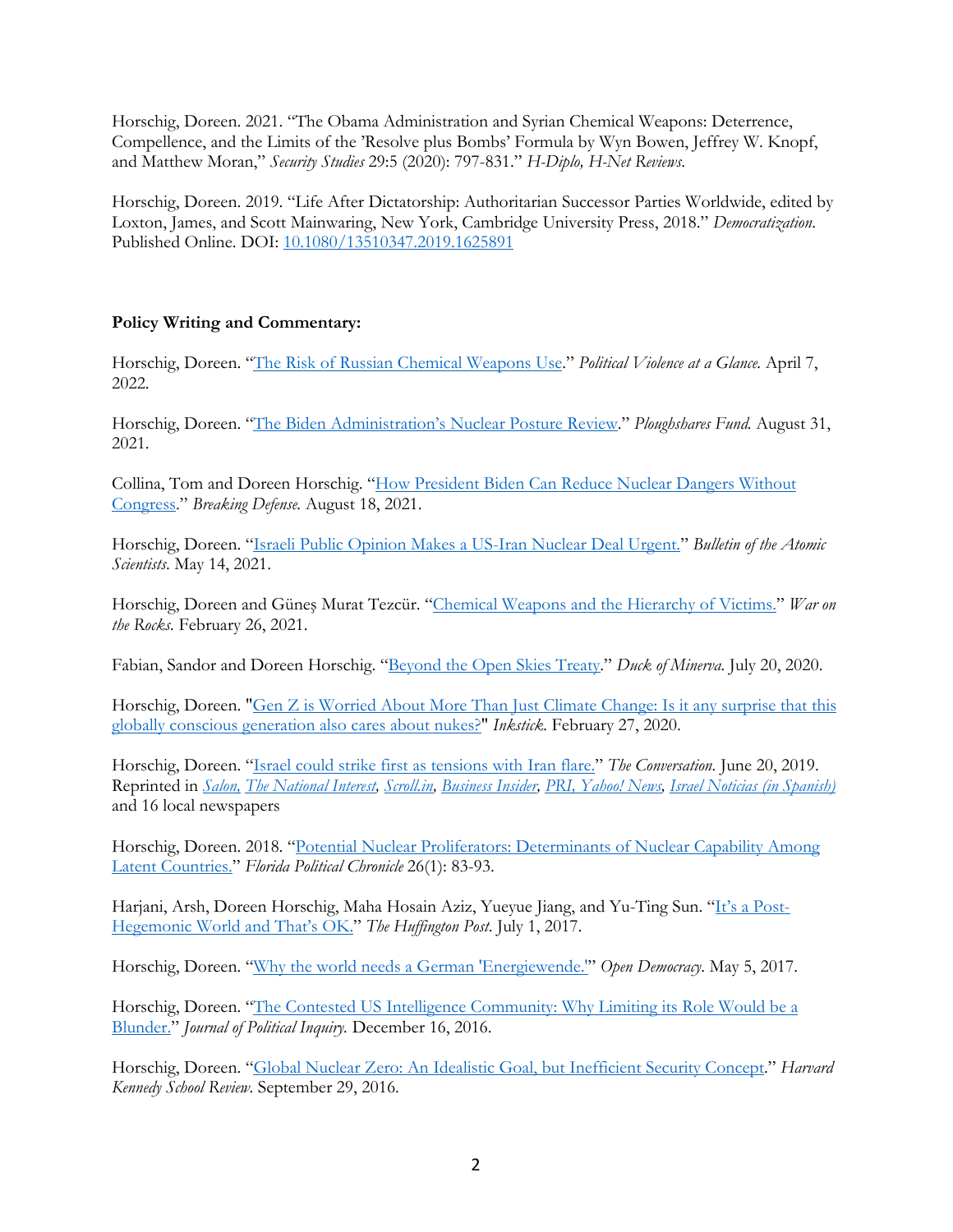# **Working Papers:**

"Educated Doves: Nuclear Knowledge and (Non-) Use of Nuclear Weapons" *Funded*

"Introducing CWAD- The Chemical Weapons Attacks Dataset" *In preparation for submission*

"Turning a Blind Eye: Nuclear Counterproliferation and the International Audience"

# **EXTERNAL FELLOWSHIPS, GRANTS, AND AWARDS**

| Postdoctoral Fellow in Technology and International Security, University of California (declined)                                              | 2022 |
|------------------------------------------------------------------------------------------------------------------------------------------------|------|
| <b>Stanton Nuclear Security Fellowship, Stanford University (declined)</b>                                                                     | 2021 |
| Roger L. Hale Fellowship, Ploughshares Fund                                                                                                    | 2021 |
| Nuclear Scholars Initiative Class of 2021, Center for Strategic and International Studies                                                      | 2021 |
| ISA Travel Grant for its 61st Annual Convention                                                                                                | 2020 |
| Research Grant, Association for the Study of the Middle East and Africa<br>(\$2000 for "Israeli Public Opinion on the Use of Nuclear Weapons") | 2019 |
| Prestage-Cook Travel Award, Southern Political Science Association                                                                             | 2019 |
| Runner-Up Best Graduate Paper Award, Florida Political Science Association                                                                     | 2018 |
| Graduate Fellowship, German Academic Exchange Service (DAAD)                                                                                   | 2016 |

### **INTERNAL FELLOWSHIPS, HONORS, AND AWARDS**

| Small Research Grant (\$2600), MIT                                     | 2022                   |
|------------------------------------------------------------------------|------------------------|
| Pollock-Ellsworth Dissertation Award for Best Research Methods, UCF    | 2021                   |
| Graduate Dean's Dissertation Completion Fellowship, UCF                | 2021                   |
| College of Graduate Studies Presentation Fellowship, UCF               | 2018, 2019, 2020, 2021 |
| Honorable Mention for Excellence by a Graduate Teaching Assistant, UCF | 2020                   |
| Top 10 Finalist UCF Three Minute Thesis Competition                    | 2019                   |
| Graduate Dean's Fellowship, College of Graduate Studies, UCF           | 2017-2018              |
| <i>Tuition Award</i> , NYU Graduate School of Arts and Science         | 2016                   |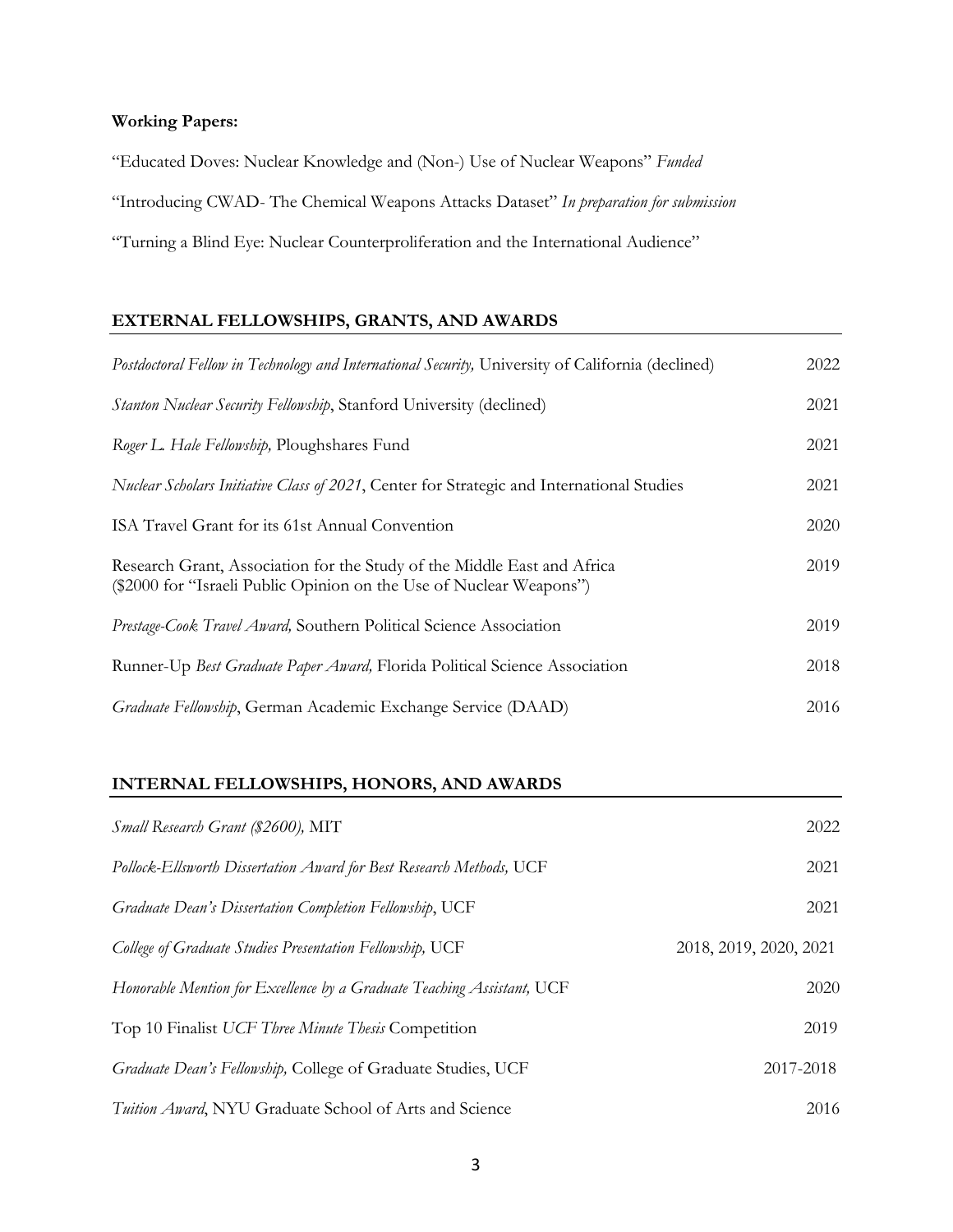| Full Division 1 Athletic Scholarship for Track & Field (Most Outstanding Athlete 2015, Conference |           |
|---------------------------------------------------------------------------------------------------|-----------|
| Champion x3, Team Captain, MAAC All-Academic Team), Manhattan College                             | 2012-2015 |
| Honors Enrichment Program, Manhattan College                                                      | 2014      |
| Chancellor's Award for high academic performance, Manhattan College                               | 2012-2015 |
| Honor Societies: Phi Beta Kappa, Epsilon Sigma Pi, Sigma Iota Rho                                 |           |

# **INVITED TALKS, PRESENTATIONS, WORKSHOPS & APPEARANCES**

| Speaker, Massachusetts Institute of Technology, Nuclear Weapons Working Group<br>"Introducing CWAD – The Chemical Weapon Attacks Dataset" (2022)                                                                                                                                                                              | 2022       |
|-------------------------------------------------------------------------------------------------------------------------------------------------------------------------------------------------------------------------------------------------------------------------------------------------------------------------------|------------|
| Invited Guest Lecturer, University of Central Florida<br>Introduction to covert action in counterproliferation (Stuxnet and Operation Opera)                                                                                                                                                                                  | March 2022 |
| Panelist International Studies Association (ISA) Annual Conference<br>"Introducing CWAD - The Chemical Weapon Attacks Dataset" (2022)<br>"Israeli Public Opinion on The Use of Nuclear Weapons: Lessons From Terror Management<br>Theory" (2021)<br>"A Conditional Taboo: International Responses to Chemical Warfare" (2019) | Multiple   |
| Panelist, Stanton Nuclear Security Seminar<br>"Israeli Public Opinion on The Use of Nuclear Weapons: Lessons From Terror Management<br>Theory"                                                                                                                                                                                | 2021       |
| Panelist, American Political Science Association (APSA) Annual Conference<br>"Israeli Public Opinion on The Use of Nuclear Weapons: Lessons From Terror Management<br>Theory"                                                                                                                                                 | 2021       |
| Invited Speaker, Beyond the Bomb,<br>Webinar on Nuclear Posture Review                                                                                                                                                                                                                                                        | 2021       |
| <i>Invited Guest</i> , Press the Button podcast<br>Episodes: "Biden's Nuclear Policy," "The Power to Declare War"                                                                                                                                                                                                             | 2021       |
| <b>Invited Guest Lecturer, Centre College</b><br>Introduction to nuclear weapons: proliferation, mutual assured destruction, and deterrence                                                                                                                                                                                   | 2021       |
| Speaker, UCF School of Politics, Security, and International Affairs' Seminar Series<br>"A Conditional Taboo: International Responses to Chemical Warfare" (2020)<br>"Israeli Public Opinion on The Use of Nuclear Weapons: Lessons From Terror Management<br>Theory" $(2019)$                                                | Multiple   |
| Panelist, Midwest Political Science Association Annual Conference<br>"A Conditional Taboo: International Responses to Chemical Warfare"                                                                                                                                                                                       | 2019       |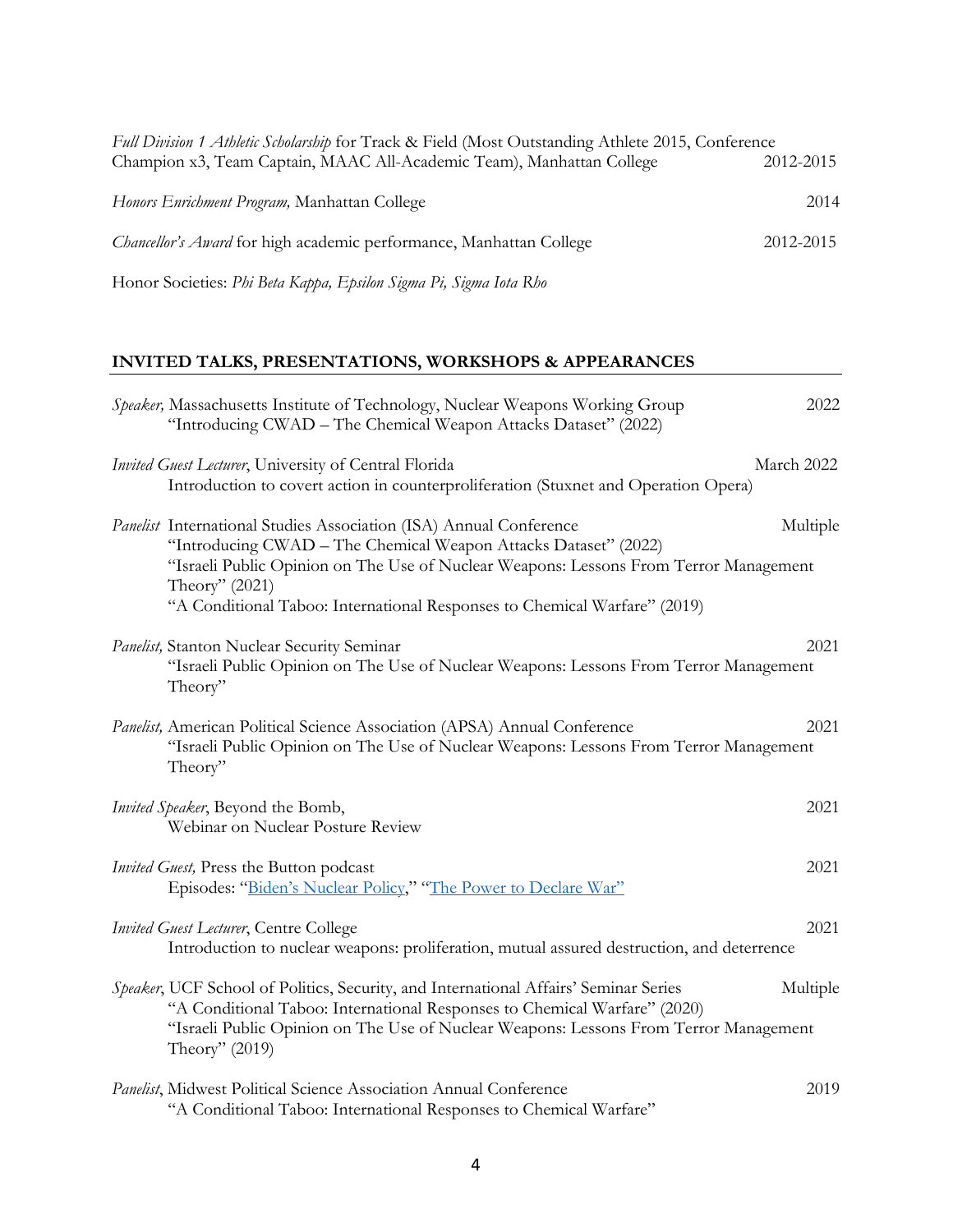| Chair, UCF's Kurdish Political Studies Program International Conference<br>Panel: Identities: Majorities and Minorities                                                                                                                                                                                                                                                                                                                                                    | 2019                                                                                                                       |
|----------------------------------------------------------------------------------------------------------------------------------------------------------------------------------------------------------------------------------------------------------------------------------------------------------------------------------------------------------------------------------------------------------------------------------------------------------------------------|----------------------------------------------------------------------------------------------------------------------------|
| Panelist, Southern Political Science Association Annual Conference<br>"Introducing Pro-Nuclear Leaders: A New Global Data Set of Leaders' Positions on Nuclear<br>Weapons"                                                                                                                                                                                                                                                                                                 | 2019                                                                                                                       |
| Panelist, International Security Studies Section of ISA and Arms Control Section of APSA<br>"Introducing Pro-Nuclear Leaders: A New Global Data Set of Leaders' Positions on Nuclear<br>Weapons"                                                                                                                                                                                                                                                                           | 2018                                                                                                                       |
| Panelist, Florida Political Science Association Annual Conference<br>"Potential Nuclear Proliferators: Determinants of Nuclear Capability Among Latent Countries"                                                                                                                                                                                                                                                                                                          | 2018                                                                                                                       |
| Panelist, International Studies Association South Annual Conference<br>"Dynamics of Deterrence in the Second Nuclear Age: Lessons from the 20th Century Applied<br>to Contemporary East Asia" (Master Thesis)                                                                                                                                                                                                                                                              | 2017                                                                                                                       |
| Attendee, Council on Foreign Relations, International Affairs Fellow Conference                                                                                                                                                                                                                                                                                                                                                                                            | 2017                                                                                                                       |
| <b>TEACHING EXPERIENCE</b>                                                                                                                                                                                                                                                                                                                                                                                                                                                 |                                                                                                                            |
| Instructor of Record – Full Classroom and Course Responsibility<br>INR 4102: American Foreign Policy<br>INR 4115: Strategic Weapons and Arms Control                                                                                                                                                                                                                                                                                                                       | 2020<br>2020                                                                                                               |
| Teaching Assistant<br>PO 3103 Comparative Politics<br>CPO 3403 Politics of the Middle East<br>CPO 4400 Kurdish Politics<br>GEO 3471 World Political Geography<br><b>INR 4114 American Security Policy</b><br>POS 2041 American National Government<br>INR 4401 International Law<br>POS 4284 Judicial Process and Politics<br>POT 3302 Modern Political Ideologies<br>PUP 3204 Sustainability<br>POS 4206 Political Psychology<br>PUP 3314 Minorities in American Politics | 2017, 2019<br>2017, 2018, 2019<br>2018<br>2019, 2020<br>2019<br>2020<br>2017, 2019<br>2019<br>2019<br>2019<br>2020<br>2019 |
| <b>Guest Lectures at UCF</b><br>CPO 3403: "Environmental Politics in the Middle East"<br>CPO 3403: "Israeli-Palestinian Conflict"<br>CPO 3403: "Demographics of the Middle East"<br>CPO 3403: "Introduction to Tableau"<br>CPO 4400: "Kurdish Question in Syria, Iraq, Iran and Turkey"<br>CPO 4400: "1988 Halabja Chemical Attack"                                                                                                                                        | 2019<br>2019<br>2019<br>2018<br>2018<br>2018                                                                               |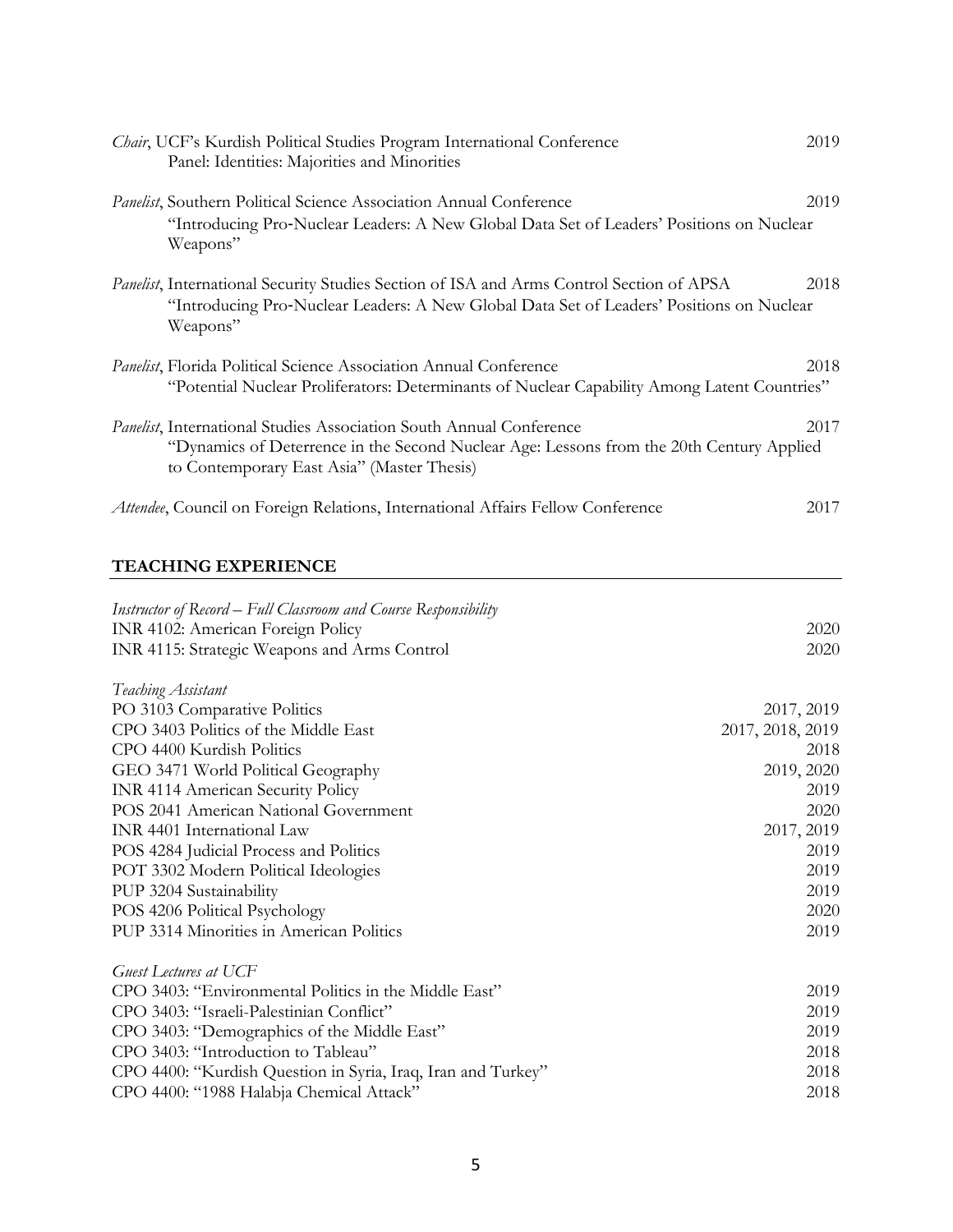#### **SKILLS, METHODOLOGICAL AND OTHER SPECIALIZED TRAINING**

| Methodology: | OLS Regression, Time Series Analysis, Surveys, Experimental Methods, Process Tracing,  |
|--------------|----------------------------------------------------------------------------------------|
|              | Archival Research                                                                      |
| Computing:   | STATA, Tableau, Qualtrics, Moddle, Lucidchart, Microsoft Office Suite (advanced);      |
|              | AWS/MTurk (intermediate); ArcGIS, Python (familiar)                                    |
| Languages:   | German (Native), English (Native), French (Elementary Proficiency)                     |
| Training:    | RAND military immersion seminar 2022, "Essentials of Online Teaching" at UCF,          |
|              | "Nuclear South Asia" Stimson Center Course, AWS Workshop Series: Machine               |
|              | Learning, "Living at the Nuclear Brink" Stanford University Online Course, Major Latin |
|              | Examination (2003-2010)                                                                |

#### **OTHER WORK & RESEARCH EXPERIENCE**

*Research Assistant*, Kurdish Political Studies Program (KPSP)2018-2020 • Provided research support for Güneş Murat Tezcür's forthcoming book *Liminal Minorities: Religion and Violence* • Organized campus-wide events (conferences, panels, speaker events) and administered scholarship applications, student recruitment, and travel arrangements • Managed KPSP's website and enhanced its public visibility on social networks • Covered KPSP in College of Sciences News: o "Polarization and Fragmentation in Kurdish Politics and Beyond," November 2019 o "Students Travel to Iraq For Kurdish Studies," September 2019 o "Panel Discusses Past and Future of Kurdish Society," November 2018 o "KPSP Welcomes Resident Senior Fellow Haidar Khezri, Ph.D," August 2018 o "50 Students Attend Panel on Chemical Attacks," April 2018 *Outreach/ Public Advocacy Intern*, Human Rights Watch 2016 • Coordinated and planned donor and researcher trips with approx. \$45,000 budget • Operated and accomplished proficiency in *Raiser's Edge* (fundraising) and HRW databases • Conceptualized digital educational outreach and public dialogue through 6 organized events *Research Assistant to Dr. James H. Nolt,* New York University 2016 • Analyzed and compared effects of private debt history 1871-2015 on economic growth and performance in Japan, the USA, Germany, France, and China *Government & International Affairs Intern,* Deutscher Bundestag 2015 • Planned, organized, and operated official 16 visits of delegations to foreign parliaments • Accounted travel expenses up to approx. \$10,000, wrote press reports, and attended political meetings and debates with high-ranking international foreign affairs officials *Congressional Intern,* Congressman Eliot L. Engel 2014 • Assisted with constituent casework (answered phone calls, addressed constituents' concerns) • Drafted correspondence of the U.S. House of Representatives • Entered legislative concerns into *Internet Quorum Government* data system *Analyst Intern,* Covalence EthicalQuote 2013 • Analyzed and evaluated media outlets (newspaper, social media, websites)